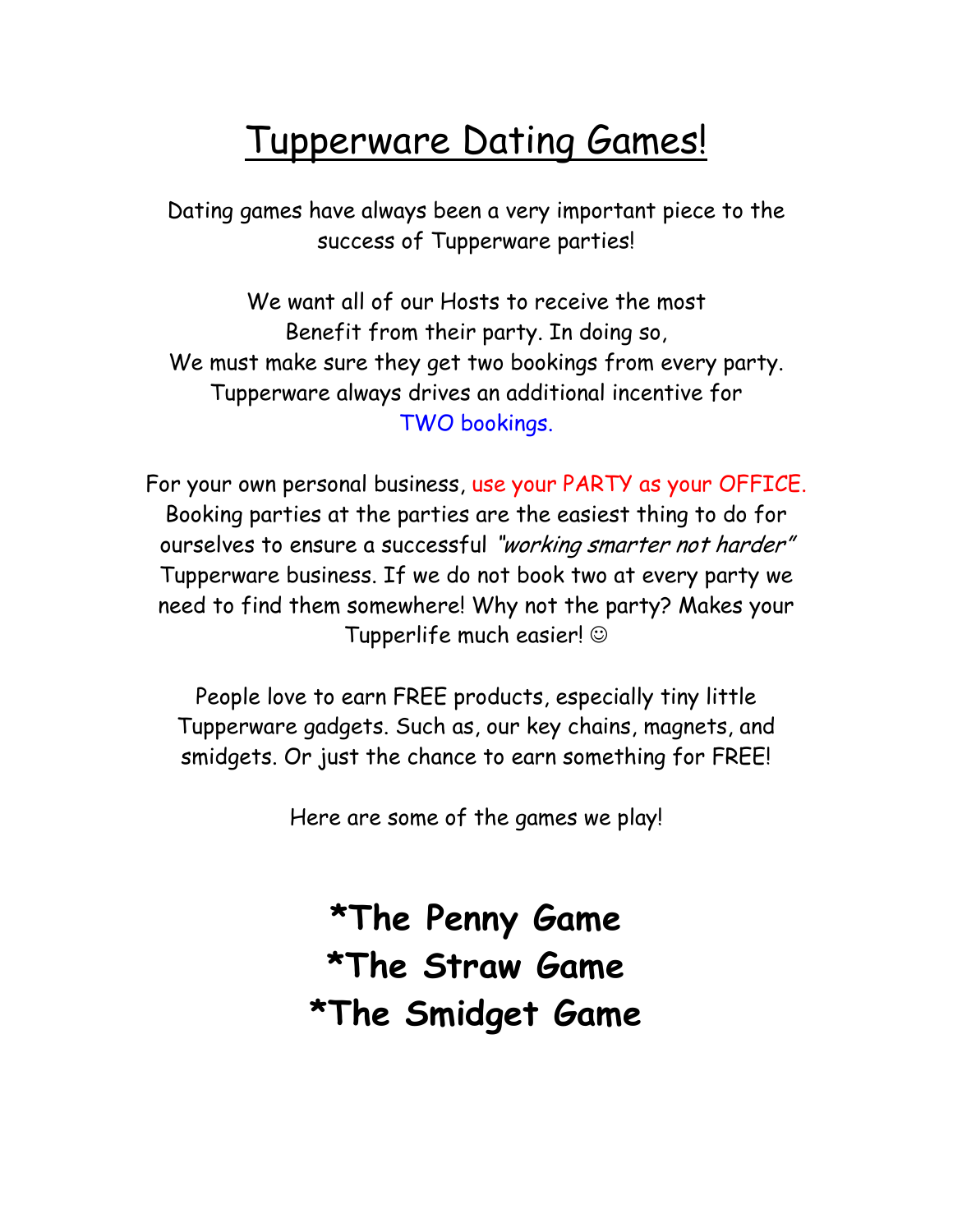### The Penny Game:

Everyone at the end of the party gets a penny! "Okay everyone! It is time to play the Penny Game! You will all get a Penny and you will spend it one of three ways! First, you can take your penny and give it to your host and thank her for throwing such a wonderful party! Second, you can take a penny off your order! (Gas prices are high these days ya know! Gotta help out!) or Third! "and this is the most fun!" you can purchase anything inside of my Penny bowl!!! You remember how I gave Suzie all those cute little gadgets for hosting the party and I heard some of you say " I want one!" …well now you can purchase one for just a PENNY! Inside the gadgets (keychains, magnets, smidgets) you will see a tiny piece of paper! Inside those pieces of paper you will see two things written on them…They will either say you earn a "GIFT FOR FREE" and you of course keep your gadget…or you you will see a "GIFT AND ME!/PARTY!" If you get a "GIFT AND ME/PARTY," that means you some friends over and I will be there to help you earn FREE Tupperware too! Now remember, everyone has to play! So you walk around with the Penny bowl around the room to each and every individual person and say "How would you like to spend your Penny???"….and pick up the cute gadgets one by one…. " I know your eyes lit up Mary when I gave Suzie the cute little Thatsa bowl keychain! I know you want one!"….

Then everyone picks and all at once they open up the piece of paper and tells out loud what it says!.....Lots of people book a party for a simple keychain!

### The Straw Game

Take Whistle Sipper Straws and attach key chains or magnets to them with curling ribbon, inside each straw stick a tiny piece of paper in it …Half of them saying \$1 off your order, FREE tax, FREE Shipping, the other half saying "PARTY"…THEY MUST PLAY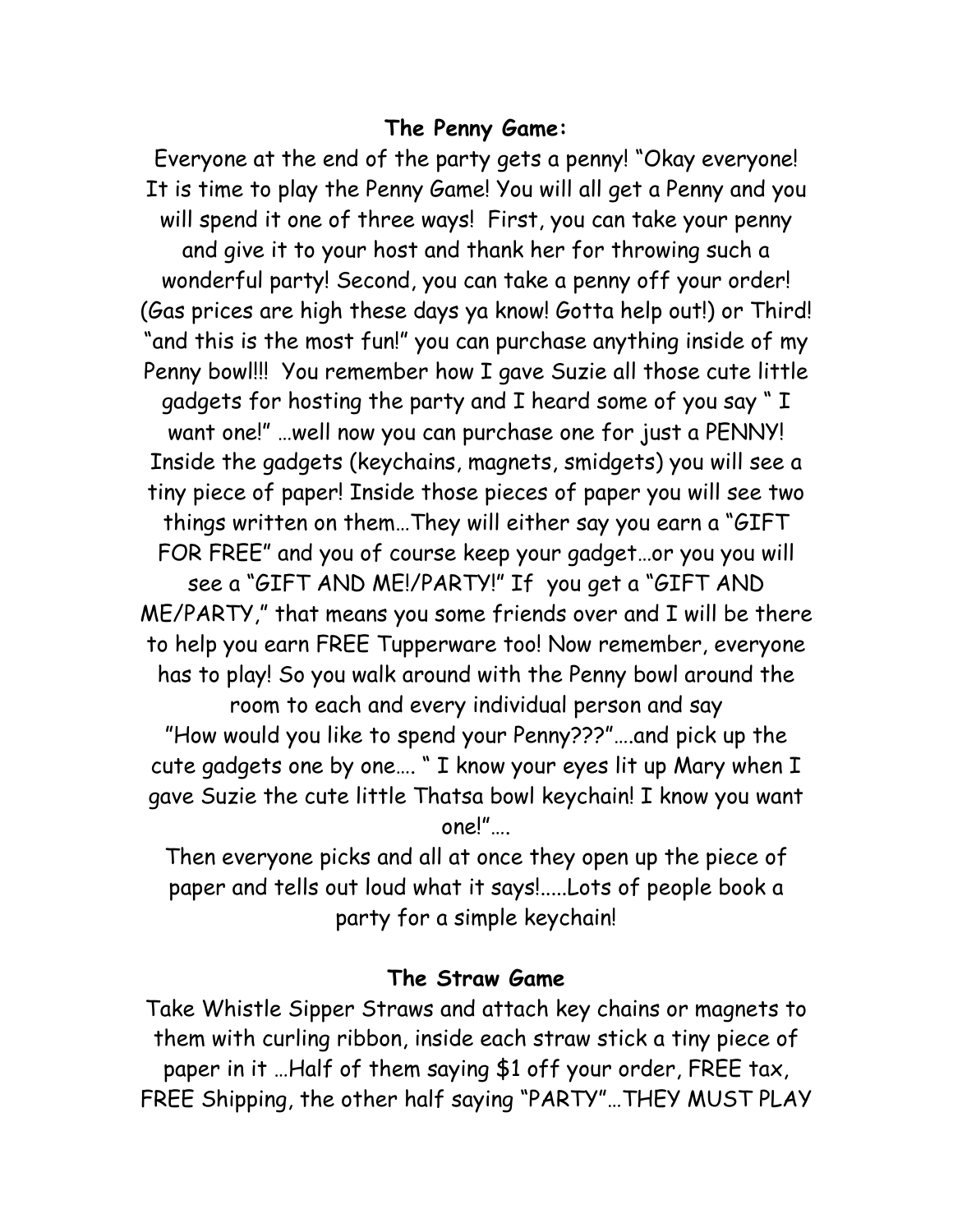## BY THE RULES! IF THEY TAKE A STRAW AND GET A PARTY, THEY MUST HAVE A PARTY!

So make sure as you are going around the room with your straws and they select a straw, ask them "Would you be willing to host a party if your straw says PARTY???" if they say… "Oh…no way!"…then kindly thank them for their honesty and ask for the straw back and go to the next person!... This game looks very cute and fun!

#### The Smidget Game

Everyone at the beginning of the party gets a smidget! Hello! My name is Gina your Tupperware consultant! Here! Take a smidget! Now DON'T LOOK INSIDE! We are going to play a fun game later! And remember to hang on to it all throughout the party and think of what you can put into it, but do not share this with anyone else! …….At the end of the party you have them all turn over their lead cards and ask someone if they have a watch with a second hand on it! (Give them a hundereed Tupperbucks for helping you out!) and give them 45 seconds to think of as many things as they can that can go inside that bowl!...Okay…who has the most ideas? Have them list it out and whoever has the most gets a FREE gift! …. "Now everyone! I know you love your smidget! And I know you want to keep it because now you know all the wonderful things you could use it for! You want to keep it right? SAY YES! Okay! Here is how you keep your bowl! Inside you will see we have tiny pieces of paper in them inside each of them …Half of them saying \$1 off your order, FREE tax, FREE Shipping, the other half saying "PARTY"…and the other half saying "Gift and Me/Party!" Now remember! If you get FREE Shipping or FREE tax! That could be a \$10 savings on a \$100 order! So….if you would like to take my game of chance open your bowl! NOW REMEMBER! YOU MUST PLAY BY THE RULES! YOU